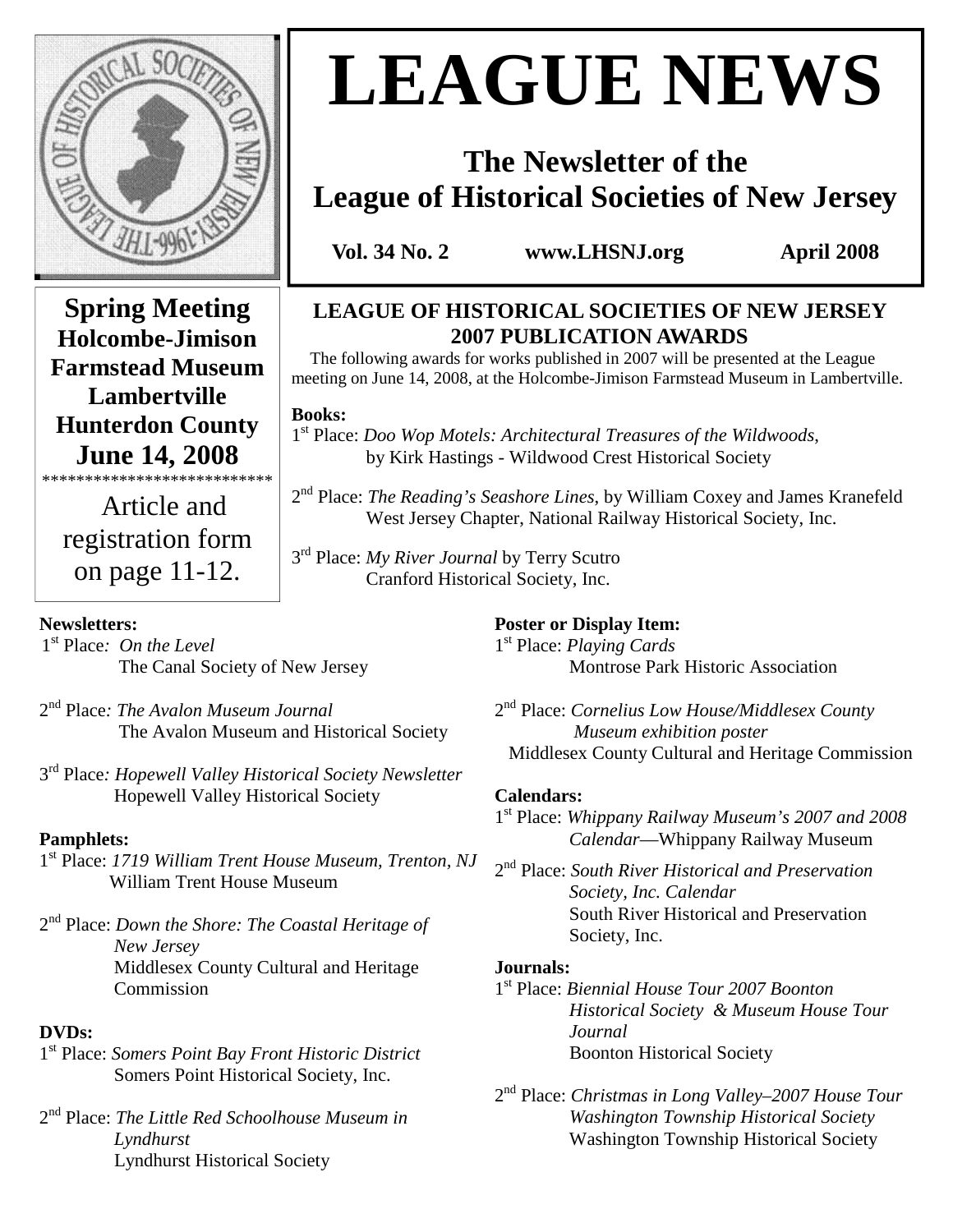### **The Slate of Officers and Directors of the League of Historical Societies of New Jersey**

 Listed below are your officers and trustees:

President (2008) James T. Raleigh Friends of Monmouth Battlefield

First Vice President (2008) Robert J. Hunter Haddon Heights Historical Society

Vice-President, Northern (2008) Catherine Sullivan Victorian Society

Vice-President, Central (2008) J.B. Vogt Fellowship for Metlar House

Vice-President, Southern (2008) June Sheridan Atlantic County Historical Society

Secretary (2008) Kevin M. Hale Metuchen-Edison Historical Society

Treasurer (2008) Dorothy M. Andrew Gloucester County Historical Society

Trustee, Northern (2010) Dorothy E. Johnson Oakeside-Bloomfield Cultural **Center** 

Trustee, Northern (2008) Betty Hardy Madison Historical Society

Trustee, Central (2010) Mary Swarbrick Fellowship for Metlar House Trustee, Central (2008) William Fidurski Clark Historical Society

Trustee, Southern (2010) Sonia L. Forry Historical Preservation Society of Upper Township

Trustee, Southern (2008) Jean C. Lacey Toms River Seaport Society

Trustee-at-Large (2008) Patricia Drummond Historical Association of Fair Haven

Trustee-at-Large (2010) Robert R. Longcore Sussex County Historical Society

Historian (2008) Position currently open \*\*\*\*\*\*\*\*\*\*\*\*\*\*\*\*\*\*\*\*\*\*\*\*\*\*\*

 The following are valuable members of our board, but they are not elected positions: Executive Director Linda J. Barth

Membership Chairman Dorothy Pietrowski Madison Historical Society

 Trustees Emeriti Bernard Bush Hightstown-East Windsor Historical Society Ruth Kane Fern Passaic County Historical Society

**DEADLINE**: Submissions for the August issue of *League News* must be on the editor's desk no later than July 15, 2008. Please send all items to: Linda Barth, 214 North Bridge Street, Somerville, New Jersey 08876; barths@att.net.

**Material submitted electronically should be in WORD format. Photographs will be scanned and returned. Digital photographs should be submitted in .jpeg or .tiff.** 

## THE PRESIDENT'S CORNER

 How did you become interested in history?

 I have recently been thinking about my answer to that question. I do not know how I came to do an interview as a project in at high school history club. Shortly after coming to New Jersey I realized that I was helping what would become history of the world. A couple of years before the bicentennial, I was asked by an older lady to help with a local history organization.

 These requests led to some investigations at the local library and then archives with Revolutionary War manuscripts. Looking back I realize that the thrill of discovery of the relationship of a local document with the *Writings of Washington* has continued to today.

 I am now wondering what we can do to expand the League activities for children, students and retirees. In particular, how do we recruit recent and pending retirees to work with the League and our historical organizations. I have been observing the board and our meetings.

 I am looking forward to our next general meeting and working with your board. I enjoy seeing the interaction of old friends, meeting compatriots, and learning about other and host organization. I am extremely impressed with the attendance at our meetings and the interest in hosting future meetings. Every host group is different and the attendance appears to be related to the location and the time of the year, and probably related to the number of other activities. With only three meetings a year, our member delegates can only visit and many more are dependent on the content of the newsletter.

 I am interested in how we, the League, can get more information to our members and from our different organizations for refreshing memories and to learn of the new activities in organizations and to have a reason to visit on our own, perhaps with the children or grandchildren.

> Jim Raleigh President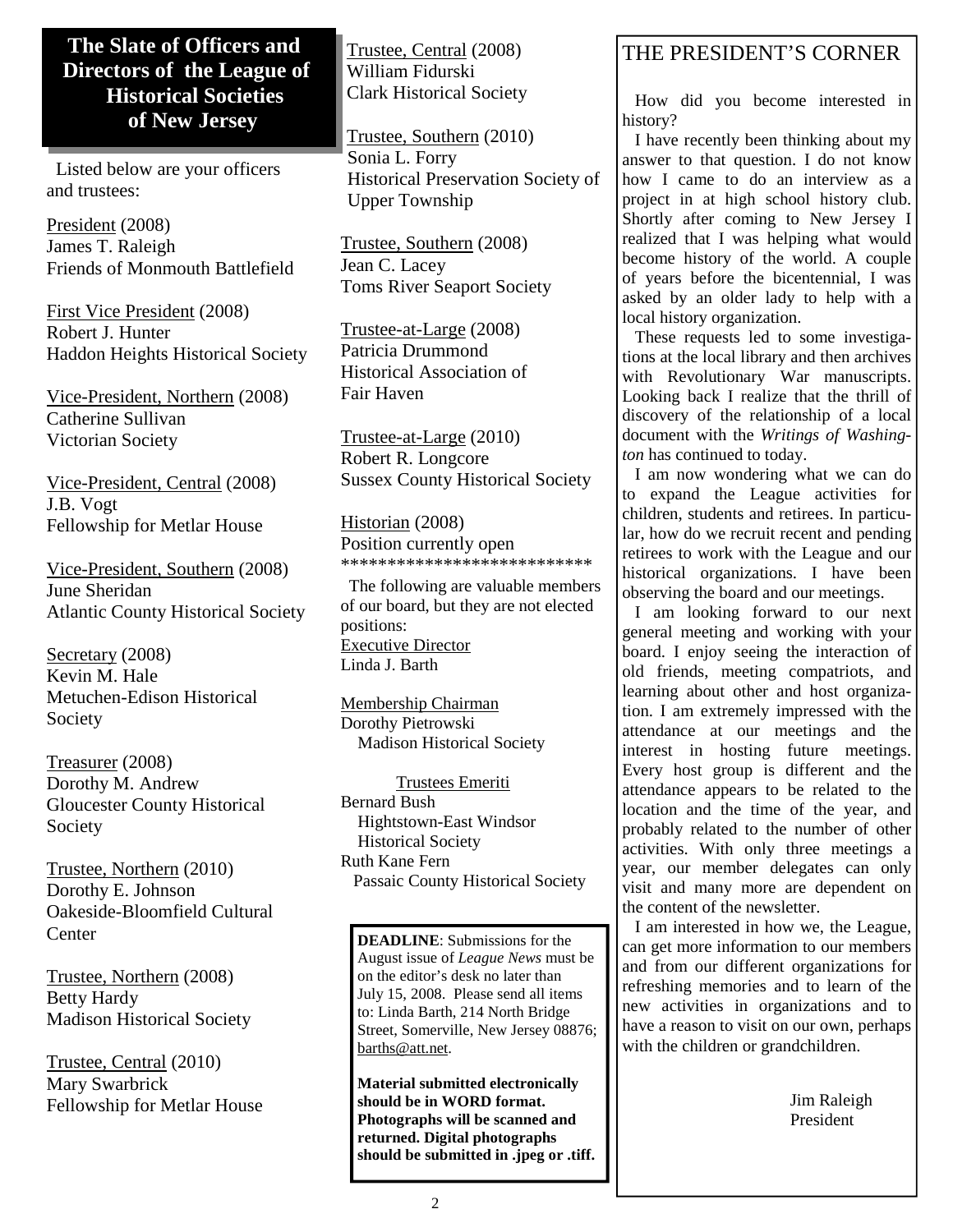## **FIRST-PERSON INTERPRETATION OF MANY NEW JERSEY CHARACTERS**

 Michael J. Doyle is a historical interpreter who brings to life many characters with New Jersey connections. Mr. Doyle can bring to your society any of these amazing and fascinating characters:

- ♦ The Ghost of Dr. Jonathan Pitney ("The Father of Atlantic City"); and Dr. Pitney and the Camden and Atlantic Railroad;
- ♦ Sarah Spencer Washington, the inventor of the hair-straightening process and owner of the Brigantine Hotel;
- ♦ John Phillip Sousa;
- Miss Salt Water Taffy;
- ♦ Ida Bright, the 1st black in Atlantic City;
- King Neptune;
- ♦ Margaret Gorman, the first Miss America;
- ♦ Lillian Russell, entertainer;
- ♦ Mr. Gadget, who sold the Vegematic on the Boardwalk;
- ♦ Harry Duke, who tells Rum Runner stories;
- ♦ Charles Darrow, inventor of Monopoly; and
- Sonora Carver, the Girl on the High Diving Horse.

 You can contact Michael Doyle at P.O. Box 692, Atlantic City, New Jersey 08401; 609-377-4229; michaeljdoyle@att.net.







## **ELECTIONS—LEAGUE EXECUTIVE BOARD**

 If you would like to nominate someone to serve on the executive board of the League of Historical Societies, please contact Jamie Ciardelli, or Mary Swarbrick, members of the nominating committee. You can reach Jamie at c72bryarblue@att.net, 609-492-6820; and Mary at 908-931-1216; mjswarbrick242@hotmail.com.

 In addition to the officers, the board consists of a vice-president and two trustees from each of the three regions. There are also two trustees-at-large. (See listing on page two.)

The board meets three or four times a year at 9:30 a.m. at East Jersey Olde Towne, in Piscataway.

## **ANNUAL PUBLICATION AWARDS PROGRAM FOR 2008**

 The League of Historical Societies of New Jersey announces its **ANNUAL PUBLICATION AWARDS PROGRAM** and invites its member organizations to submit entries. Awards will be given for works published in the year 2008, in the following categories:

## **BOOKS, PAMPHLETS, NEWSLETTERS, JOURNALS, CALENDARS, POSTERS, and OTHER MEDIA (AUDIO CASSETTES/CDs, VIDEO CASSETTES/DVDS)**

 For works published in 2008, awards will be presented at the league meeting in **June 2009**. The deadline for submission of entries is **JANUARY 31, 2009.** Please send your entries to: **Publication Awards Committee, League of Historical Societies of NJ, c/o New Jersey Historical Society, 52 Park Place, Newark, NJ 07102**.

 For further information, contact Linda Barth, Executive Director, LHSNJ, at 908-722-7428, barths@att.net, 214 North Bridge Street, Somerville, New Jersey 08876. Please **DO NOT** send entries to this address.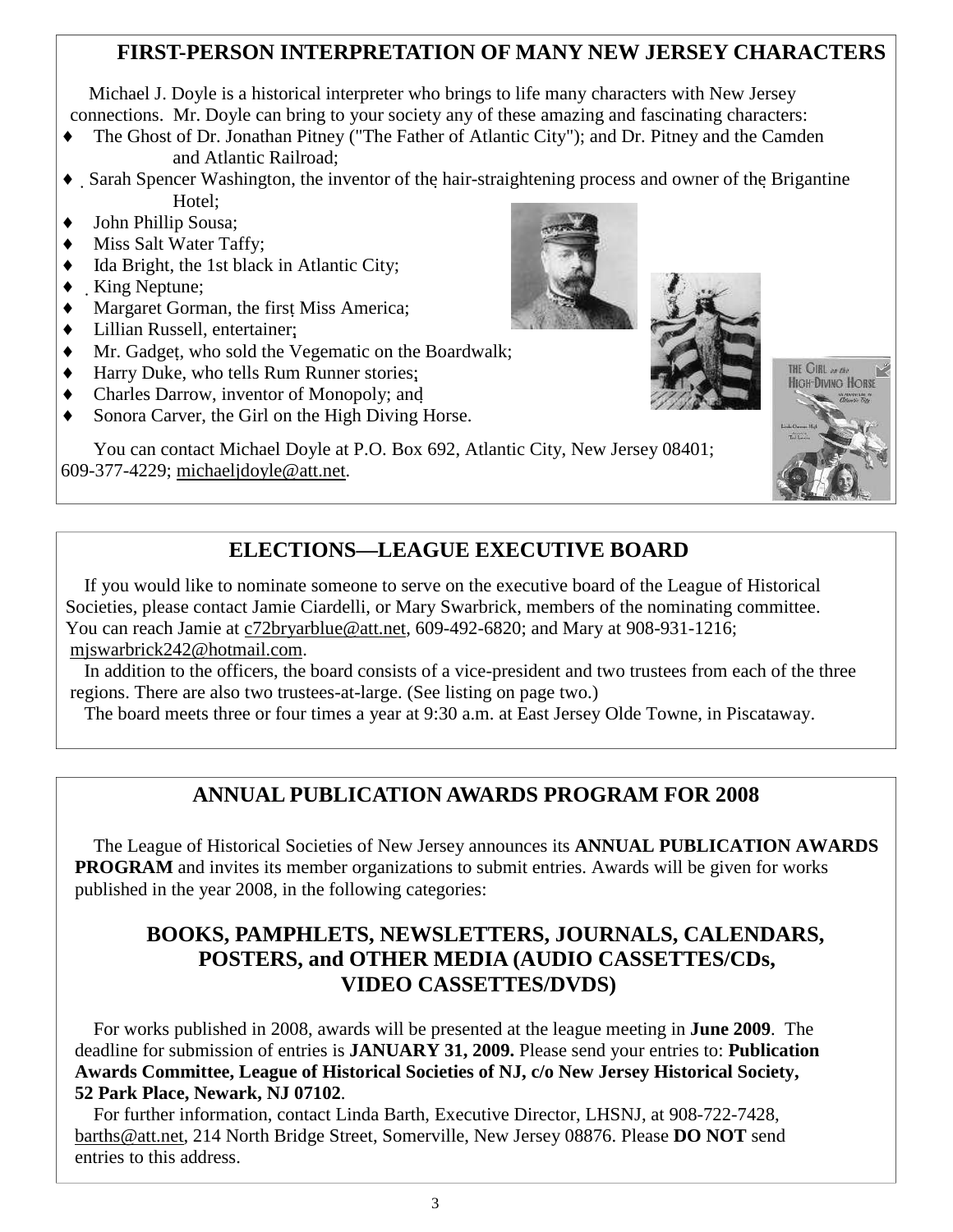#### **FY 2009 BUDGET AND HISTORY COMMUNITY**

 The Advocates for New Jersey annually reports on the projected impact of the governor's proposed budget on the history community. The total impact is not yet clear because all the line items have not been fleshed out in the summary of the budget that is available, but the effects on the grants programs are clear.

The following public history projects have been reduced:

 Travel and Tourism, Advertising and Promotion \$1,855m

Cultural Trust Grants, \$0.220m

 Historical Comm. Grants in New Jersey History .189m Museum for Contemporary Sciences, \$0.150m NJ Council for the Humanities, \$0.135m NJ Ellis Island Foundation \$.160m Thomas Edison Museum, \$0.100m Rutgers Oral History Archive, \$0.100 Liberty Science Center, \$2.750m Newark Museum, \$2.270m

 Battleship New Jersey Museum, \$1.300m Historical Commission Grants, \$1.102m

To the History Community,

 The line item budget has now been released and here are the budgetary recommendations for the history community:

Department of Community Affairs, the language provides "Notwithstanding the provisions of any law or regulation to the contrary, an amount not to exceed \$578,000 shall be transferred from the Garden State Historic Preservation Trust Fund to the General Fund and is appropriated to the Department of Community Affairs for Historic Trust/Open Space Administrative Costs." (\$578,000 is also the amount for 08.)

Department of Environmental Protection

 Direct State Services: Parks Management FY'09- \$31,658,000; FY'08-\$40,514,000; -\$8,856,000

 Parks Management, Federal Funds-FY09-\$34,640,000 FY'08-\$37,540,000; -\$2,900,000

 Green Acres/Open Space Adminis. FY'09-\$4,925,000 FY'08-\$4,925,000

 There is no clear language yet about the amount being diverted into capital projects in the Division of Parks and Forestry from the Corporate Tax Revenue approved in FY08 and intended to be a permanent diversion of funds in capital projects in the Division of Parks and Forests.

Department of State

 State Aid: Library Services-FY'09-\$17,651,000 FY'09-\$18,520,000; \$ - 869,000

 Direct State Services: Library Services-'09-\$6,672,000 FY-08-\$6,672,000

 Development of Historical Resources-FY'09-\$346,000 FY'08-\$512,000; -\$166,000

 At present the Historical Commission staff is five; under the hiring freeze imposed within the budget, two lines will not be restored and if there are retirements for whatever reasons, they will not be filled.

 Please ask your governor and local legislators to keep state arts and history funding at the current level of support, and remind them that history funding comes from a dedicated, certifiable and *growing* state revenue source (NJ Hotel/Motel Occupancy Fee). Thank you for trying to restore the funding for our history and art community. You may also write to our government leaders by going online to www.artpridenj.com and clicking on "Action Alert" on the left side of the screen.

#### **AWARD-WINNING PUBLICATIONS**

 If you would like to purchase any of the award-winning books or DVDs from this year's Publication Awards Program, just check the information below:

*Doo Wop Motels Architectural Treasures of the Wildwoods*, by Kirk Hastings*—*Kirk suggests ordering the book from www.Amazon.com, where you can get it for \$14.96 plus postage (it retails for \$19.95). Other than that, any bookstore can order it, many have it in stock, and most Borders and Barnes & Noble stores have it on the shelf.

*The Reading's Seashore Lines* by William Coxey and James Kranefeld—To purchase, please send a check, payable to the West Jersey Chapter, NRHS, for \$32 (includes sales tax) + \$4.50 postage, to the West Jersey Chapter, N.R.H. S, Inc., Post Office Box 647, Palmyra, New Jersey 08605-0647. Questions? Call 856-547-5324.

*My River Journal*, by Terry Scutro—To purchase a copy, please send a check for  $$10 + $2.00$  postage, payable to the Cranford Historical Society, to Cranford Historical Society, Inc., 38 Springfield Avenue, Cranford, NJ 07016.

*Somers Point Bay Front Historic District* DVD—Somers Point Historical Society, Inc. Contact the society at 609- 927-2900 or www.somerspointhistory.com. Donation: \$25.

*Montrose Park Historic Association - Playing Cards* Each card depicts one of 52 historic homes in the Montrose Park Historic District, South Orange. \$10 per deck. Contact the association via info@montroseparksonj.org or call 973-763-1880.

*The Little Red Schoolhouse Museum in Lyndhurst* DVD is not available for sale.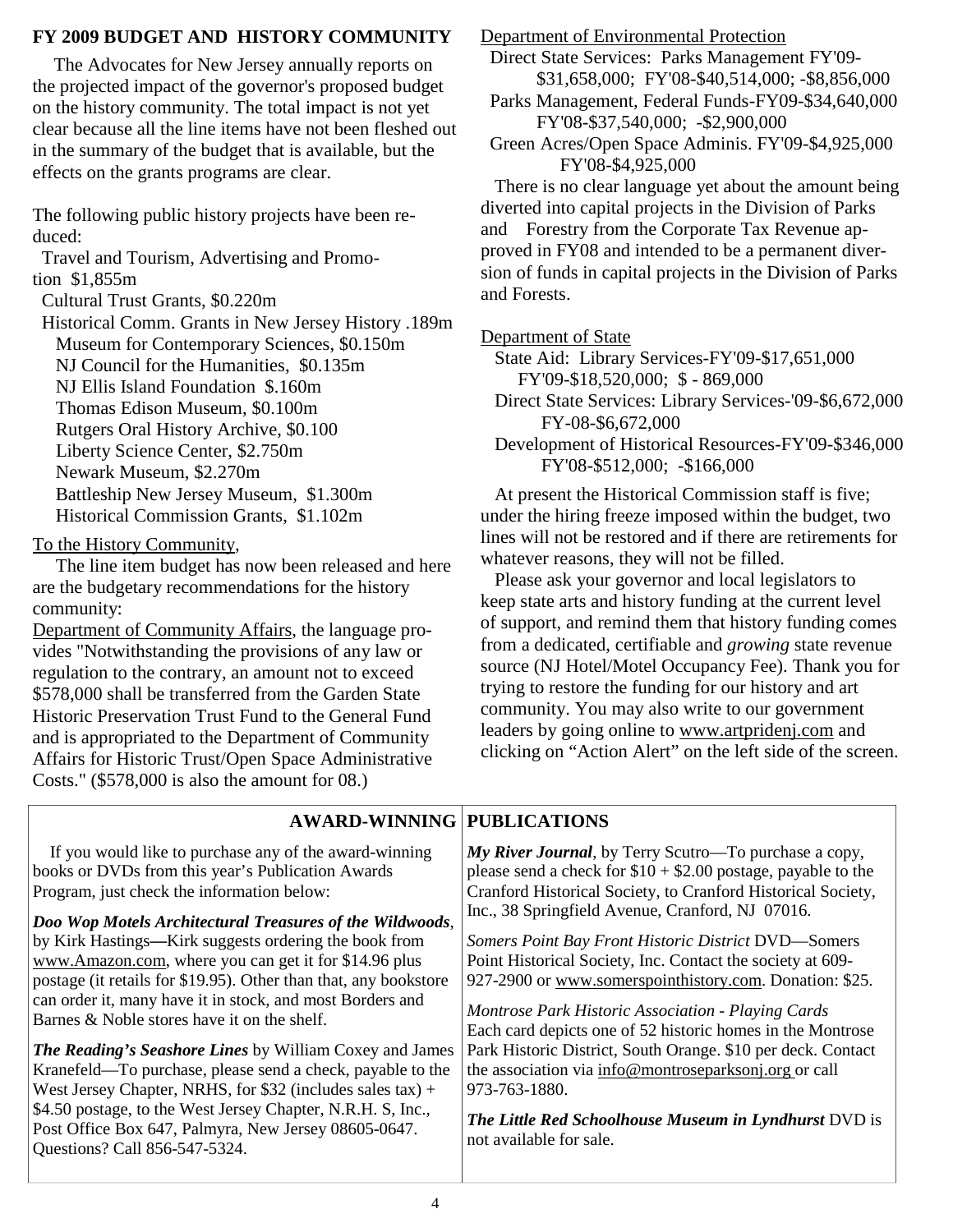## **LONG BEACH ISLAND HOSTS WONDERFUL LEAGUE MEETING**



 The spring league meeting was held at the Long Beach Island Historical Association on Saturday, March 8. We had a great turnout, with approximately eighty-one attendees, despite the rainy, foggy weather.

 Our guest speaker was Tracey Batt, an attorney who specializes in providing *pro bono* legal help for nonprofit organizations. She was very interesting and explained that her group, the New Jersey Volunteer Lawyers for the Arts, provides information and advice for non-profits (see article below).

 Suzette Whiting spoke about the LBI Museum and LBI History. After a delicious lunch, we began our bus tours of the island. For our library and museum stop, Jeanette Lloyd narrated the tours of the Beach Haven Historic District. The Barnegat Light Historical Association and Museum gave tours of historic Barnegat Light. Returning to Beach Haven, we stopped at the new Museum of New Jersey Maritime History, with its two floors of maritime history, which really needs a few hours to cover. All museums will be open for summer season. We look forward to seeing everyone who attended and we invite the people who could not make it to come and see us. Our doors are always open for you and special events. Thank you again for choosing us as your winter meeting place.

Respectfully,

Jamie Ciardelli, President, LBI Historical Association; 609-492-0700

## **NEW JERSEY VOLUNTEER LAWYERS FOR THE ARTS, INC. (NJVLA)**

 To follow up on Jamie's comments (above) regarding the Long Beach Island meeting, here is a bit more information about the NJLVA.

 Tracey Batt founded this group to provide *pro bono* (free) legal referrals to organizations involved in culture or the arts and to individuals involved in any creative or cultural endeavor, including music practitioners, visual artists, dancers, poets, filmmakers, and writers.

 NJVLA matches artist and arts and cultural organizations with volunteer attorneys who help them to resolve arts-related legal problems, such as copyright, contracts between artists of every discipline



and other parties, taxes on artist royalties, real estate and landlord/tenant issues regarding studio and gallery space, organization formation, and many more arts-related legal issues.

 NJVLA also presents educational programs and provides speakers on a wide range of arts-related legal topics. Its website, www.njvla.org, contains information and links to a variety of other arts-related legal issues and services.

 As Tracey pointed out in her talk at Long Beach Island, this organization can help members of our historical community with many issues. Three of the services offered by NJLVA are:

- ♦ The Legal Line: a 30-60-minute telephone consultation with an attorney to discuss an arts or cultural legal issue;
- ♦ The Law Fax: Attorneys review short (less than three pages) legal documents and discuss the content with the client in a single 30-60-minute telephone call;
- The Full Service Referral: An attorney takes on a case for a client as they would for any of their other clients when the issue cannot be resolved in a single telephone call. The attorney's time is provided free, with the client responsible for any costs, such as court fees.

 To learn more, please visit the website or contact Tracey at New Jersey Volunteer Lawyers for the Arts, Inc., P.O. Box 1520, Laurel Springs, New Jersey 08021; 856-627-0428; info@njvla.org.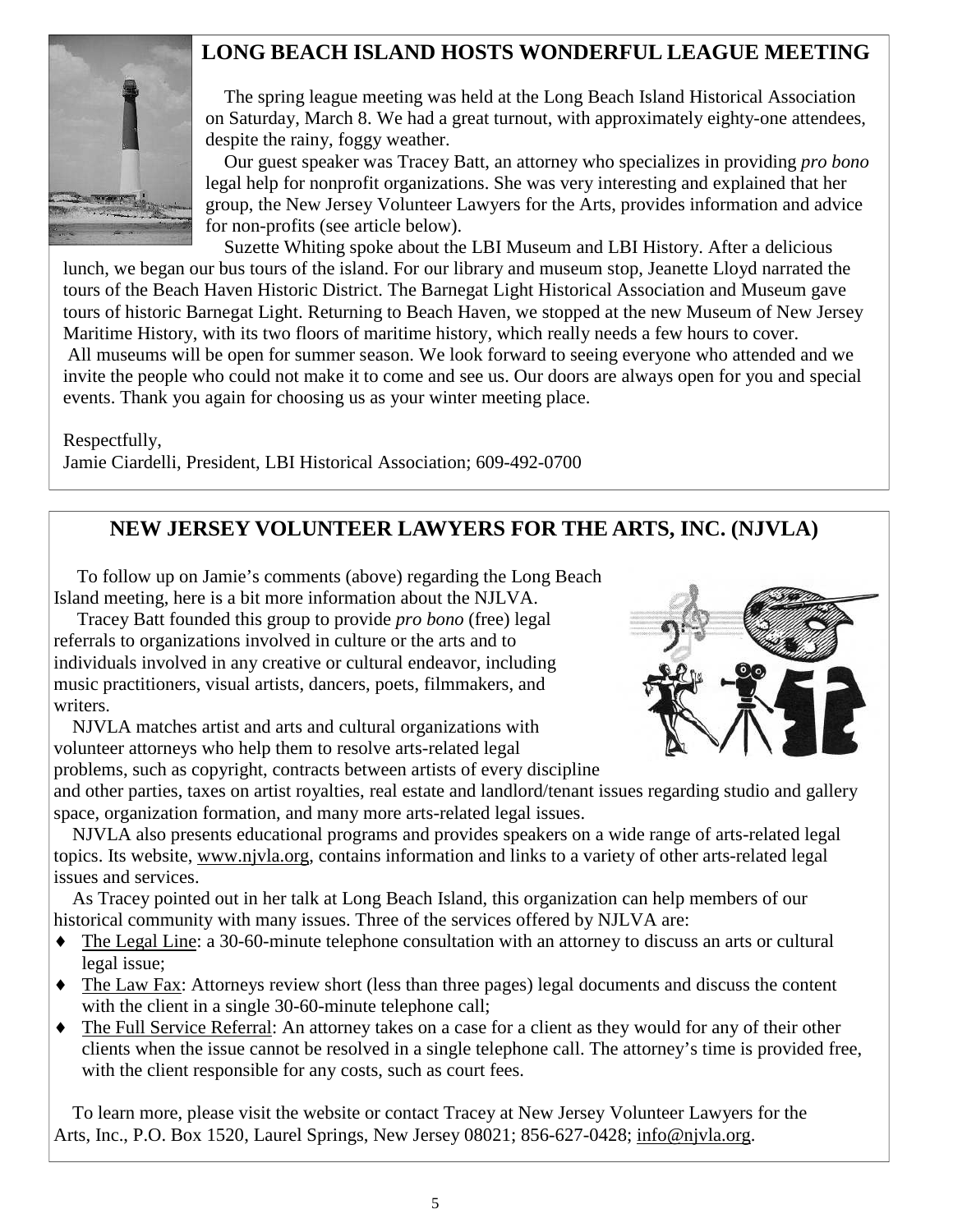#### **HISTORY EVENTS AND EXHIBITS**

**Through July 13**—*Princeton in the 1930s* **exhibition** features nearly 200 images and objects, including examples from the Einstein Furniture Collection of the **Historical Society of Princeton**, puppets from the Princeton Doll & Toy Museum, and photographs from the Princeton University archives. Children experience *Princeton in the 1930s* through hands-on exploration and activities. Free admission; donations accepted. For more information, call 609-921-6748 or visit www.princetonhistory.org.

**April 5 through August 23—Political Repressioon at Queens College, New York, 1947 - 1955**, an exhibit curated by Queens College alumni Lawrence Kaplan, Dorothy Pita and Alice Sprintzer. Photographs and documents chronicle violations of the Queens College community's civil liberties at the time of the Cold War. Three faculty members active in the trade union movement were fired between 1952 and 1955. This project is funded, in part, by the Passaic County Cultural and Heritage Council at Passaic County Community College, through a grant from the New Jersey State Council on the Arts/Department of the State, a partner agency of the National Endowment for the Arts. **American Labor Museum**, Botto House National Landmark, 83 Norwood St., Haledon; www.labormuseum.org; 973-595-7953.

**April 2—"Forgotten Cape May County***.***"** Pary Woehlke, Director/Curator, Cape May County Historical Museum. Enjoy a lively discussion about little-known facts and lore of Cape May County. **Historic Cold Spring Village**, 720 Route 9 South, Cape May; 609-898-2300 x17; jstephens@hcsv.org; www.hcsv.org.

**April 9—"Discovering a 4,300 Year-Old South Jersey Native American Village."** Join archaeologist Dick Regensberg to learn about the life of Native Americans in South Jersey and the discovery of a Lenape village in Marlton. **Historic Cold Spring Village**, 720 Route 9 South, Cape May; 609-898-2300 x17; jstephens@hcsv.org; www.hcsv.org.

**April 11-12—Genealogy workshops**, **Gloucester County Historical Society**, Woodbury. Friday evening 7-8 pm: "Pursuing Your Ancestral Trail: Starting on the Right Path." Saturday morning, two programs: 9-10, "Preponderance of the Evidence, Genealogical Proof Standard, What is the Difference?"; 10:20-11:20, "Ten Research Shortcuts Used by Professional Genealogists"; question & answer period; optional workshop at end of program. Friday night-\$15 member, \$20 non-members; Saturday 2 programs-\$30 members, \$35 non-member; both days-\$40 members, \$45 non-members. For questions, please contact the society at 17 Hunter Street, Woodbury, NJ 08096; 856-845-7881.

**April 12**—**New Jersey Postcard, Book, and Paper Show**. Youth Temple, Pilgrim Pathway, Ocean Grove. 10-4. **Historical Society of Ocean Grove;** 732-774-1869.

**April 13**—**Curator's Tours**. Join Museum Curator Peter Rothenberg for an in-depth tour of the new exhibit, "Crafting Cures." Learn about the artifacts on display and the early American methods used in the field of medicine. Advanced registration recommended; call 973-377-2982 x14. 1 pm & 3 pm. Regular admission. The **Museum of Early Trades & Crafts**, 9 Main Street, Madison. For information, please call 973-377-2982 x10 or visit our website, www.metc.org.

**April 16—"Great Storms and Shipwrecks of the Jersey Shore."** Margaret Buchholz, author and Jersey Shore historian, has published several books on Jersey shore storms and shipwrecks. **Historic Cold Spring Village**, 720 Route 9 South, Cape May; 609-898-2300 x17; jstephens@hcsv.org; www.hcsv.org.

**April 16—"Real Images from the Revolutionary War."** Historian Arthur Lefkowitz shows and interprets paintings, drawings and other illustrations from the era. From the Horizons Speakers Bureau of the New Jersey Council for the Humanities, 7:30 pm, Senior Center; Atlantic Highlands Marina. For more information, visit atlantichighlandshistory.org or phone 732-291-1861. **Atlantic Highlands Historical Society**.

**April 17—"The Historic Value of our Community,"** a panel discussion featuring John Cunningham, Mary-Anna Holden, Alice Glock, and a representative from the New Jersey Historic Preservation Trust. Chase Room, Madison Library, 39 Keep Street, Madison. 7 pm. **Madison Historical Society**, 973-377-0722 x 8 or 973-377-2292.

**April 19—**9th Annual Antique Roadshow, Curtis House, Brielle. 2-4 pm. New format this year! Hear the stories of the antiques brought in! **Union Landing Historical Society**, 732-528-5867; www.briellehistory.org; info@briellehistory.org.

**April 19—Fourth Annual Postcard Show and Open House.** 11-4. Free. **Wildwood Historical Society,**  George F. Boyer Museum, 1907 Pacific Avenue, Wildwood**.** For information, call 609-523-0277.

**April 20—Two-Mile Hike** to the Van Campen Glen, **Walpack Historical Society**. Meet at Millbrook Village parking lot, within Delaware Water Gap National Recreation Area, Warren County, at 11 am. For information, call 973-948-4903.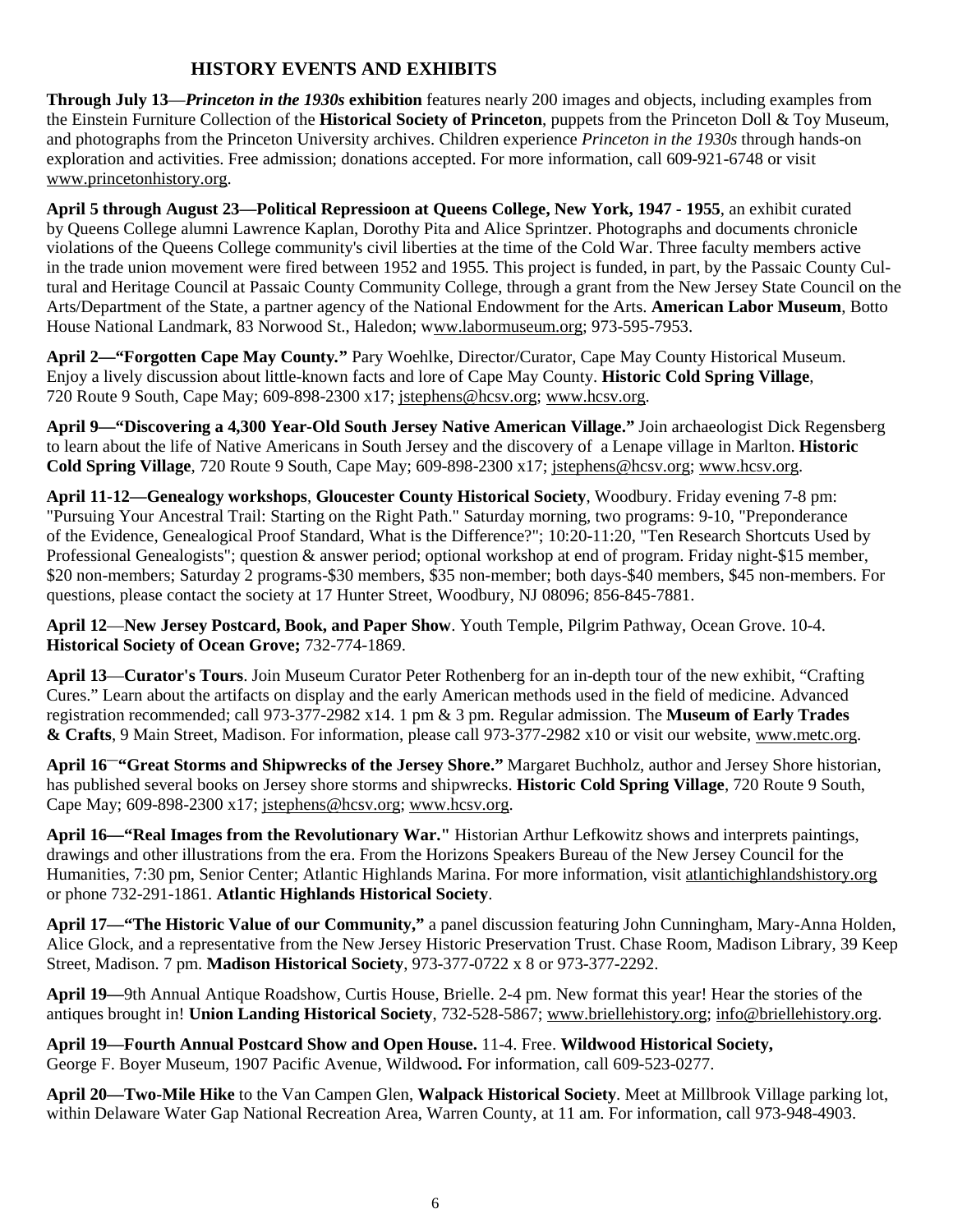**April 23—"Emigrating from Germany: 18th-Century Odyssey,"** lecture and presentation by James M. Beidler. **Washington Township Historical Societ**y, Washington Township Public Library, 37 East Springtown Road, Long Valley. For more information visit www.wthsnj.org, send email to info@wthsnj.org, or call 908-876-9696. No admission charge.

**April 23—"Celebrate New Jersey"—**program highlighting the best of the Garden State, presented by Linda Barth, board member of Celebrate New Jersey. 7 pm, **Cape May County Museum**, 504 Route 9 North, Cape May Court House; free and open to the public. 609-465-3535; www.cmcmuseum.org.

**April 25**—**Workers' Memorial Day Observance** & **the Trans-Atlantic Slave Trade**, a presentation by Professor Irwin Nack, William Paterson University. **American Labor Museum**, Botto House National Landmark, 83 Norwood Street, Haledon; www.labormuseum.org; 973-595-7953.

**April 26—Annual Four Views of Trenton Tour**. Buses leave from the clubhouse at 176 West State Street for all-day tours of interesting aspects of Trenton. Views include historic, ethnic, and architectural facets of our capital city. For information, call 609-392-9727. **The Contemporary of Trenton**. Lucia DiPolvere, 609-586-2684.

**April 26—2008 Historic House Tour: Salem County**. See some of Salem County's most historic homes from the 18th and 19th centuries. First time on tour: the 1754 John and Mary Dickinson House, whose west wall contains the most ornate and complex brick designs in Salem County. Also: the 1720 Kiger House, once a refuge for Catholics. 10-4. For more information, please contact the **Salem County Historical Society**, 856-935-5004, or visit www.salemcountyhistoricalsociety.com.

**April 27**—"**Queen Victoria, Victorianism and the Museum of Early Trades & Crafts**." Elliot Engel, acclaimed author and lecturer, will present his fascinating and humorous program on the connection between the Victorian age and the Victorian-era James Library, home of the Museum of Early Trades & Crafts. 5–6 pm. Advanced registration recommended; call 973-377-2982 x10. Museum members, \$3; nonmembers, \$8. 9 Main Street, Madison. For more information, please call 973-377-2982 x10 or visit our website, www.metc.org.

**April 30—"Our Founding Fathers and Mothers, They're Not Who You Think They Are.**" Lecturer and historian Jackie Bagley will teach us about the other George and Thomas, as well as Martha, Betsy and the rest of the important women of the Revolution. 7 pm, **Cape May County Museum**, 504 Route 9 North, Cape May Court House; free and open to the public. 609-465-3535; www.cmcmuseum.org.

**May 3—Victorian Tea**, hosted by the **Barnegat Historical Society** at the historic, elegantly-appointed Cox House, North Main Street, Barnegat. Join us for a lovely, full tea service, with fresh baked scones, sweets, and savories, served on beautiful antique & collectible dishware and linens. Reservations are a must as seating is limited. 11:30 a.m. or 1:30 p.m. Please call 609-698-3788 or email Barnegat.historical@gmail.com. Tickets are \$15 each.

**May 7**—**"News and Gossip from Old Cape May."** Relive the days of Victorian Cape May with historian and lecturer Michael Conley as he entertains with excerpts from newspapers of the 1880s and 90s. 7 pm, **Cape May County Museum**, 504 Route 9 North, Cape May Court House; free and open to the public. 609-465-3535.

**May 8, 9, 10—Herb Plant Sale**. Van Riper-Hopper House Museum, 533 Berdan Avenue, Wayne; 10-5; **Wayne Historic House Museums**, 973-694-7192.

**May 14—**Civil War re-enactor **Susan Gibson** will discuss the role of the men of Cape May County in the Civil War, with special focus on hero and prisoner of war Colonel Henry Sawyer, who was part of a prisoner exchange that saved the life of Robert E. Lee's son. 7 pm, **Cape May County Museum**, 504 Route 9 North, Cape May Court House; free and open to the public. 609-465-3535; www.cmcmuseum.org.

**May 17 – Digging Up the Past in Montgomery: A Cemetery Tour** –  $29<sup>th</sup>$  annual May in Montgomery program sponsored by the **Van Harlingen Historical Society**. Rain date: May 18. Please check www.vanharlingen.org for details; 908-359-8304.

**May 18—**National Park Service historian will speak about the history and inhabitants of the **Abraham Van Campen House**. Meeting at the Methodist Church, Walpack Center, 1 pm. Afterward, you may drive to the Van Campen property. **Walpack Historical Society.** For information, call 973-948-4903.

**May 23**—**Antiques Auction, featuring shore memorabilia**. Youth Temple, Ocean Grove. Preview, 4-6 pm; auction at 6 pm. **Historical Society of Ocean Grove.** 

**May 24**—**A Nervous Fever: Tracing the Last Days of James Parker**. Some speculated that New Jersey's first printer was murdered by the Sons of Liberty to prevent his testifying in a New York sedition trial. His family, however,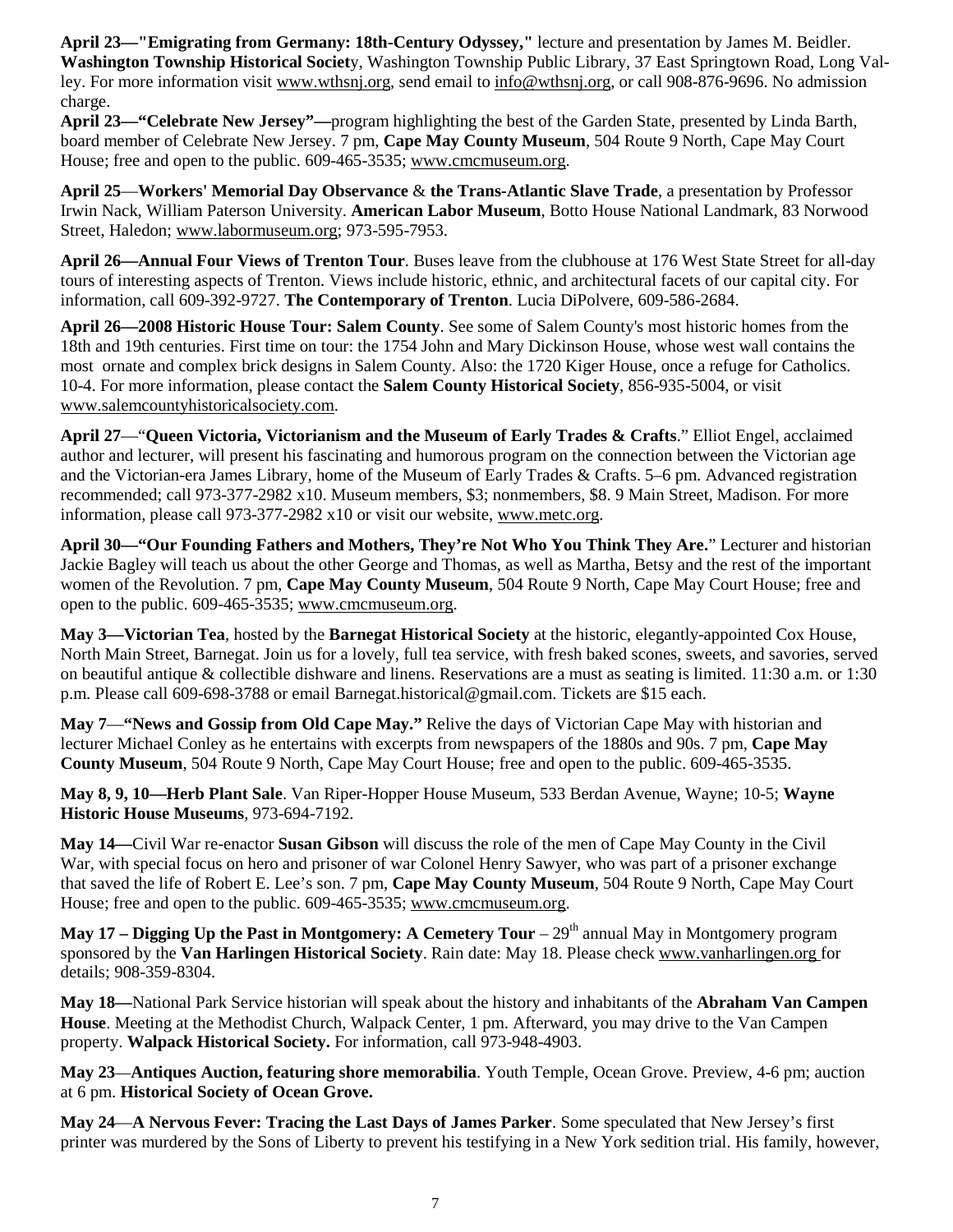put it down to a "nervous fever." Join Gordon Bond as he discusses the final days of James Parker, explores the murder theory, and examines the vagaries of colonial medicine. 2 pm. For more information, call 973- 377-2982 x10. Regular admission. The **Museum of Early Trades & Crafts**, 9 Main Street, Madison. For information, please call 973-377-2982 x10 or visit our website, www.metc.org.

**June 5—**Dinner, Madison Hotel. Program: the archeological research project at the Luke Miller House. **Madison Historical Society.** For information, call 973-377-0722, x 8 or 973-377-2292.

**June 12—"Celebrate NJ"** - Join Linda Barth for a leisurely armchair journey down the byways of the best state in the nation. 7 pm. **Washington Township Historical Society**. Washington Township Public Library, 37 East Springtown Road, Long Valley. Questions? Visit www.wthsnj.org, email info@wthsnj.org, or call 908-876-9696. No admission charge.

**June 22—"These Thirty Years,"** a 1930s black-and-white movie, filmed in Walpack by the Ford Motor Company. 1 pm, Methodist Church, Walpack Center. Following the film, enjoy an exhibit of antique cars. **Walpack Historical Society.** For information, call 973-948-4903.

**June 27**—Preservation Awards **Walking Tour**, **Historical Society of Ocean Grove**, 6:30 pm; HSOG Museum, 50 Pitman Avenue; 732-774-1869.

**July 16—Local historian John King will tell the shocking story of a murder in Atlantic Highlands. 7:30 pm, Senior Center.** Questions? Visit www.atlantichighlandshistory.org, or phone 732-291-1861. **Atlantic Highlands Historical Society**.

**July 20—"Summer (K)nights" by Bob Brandt.** As a teenager, Bob worked summers at the Knight farm. Join us for an illustrated talk of his experiences. 1 pm, Methodist Church, Walpack Center. For information, call 973-948-4903.

**July 25-27**—**Christmas in July extravaganza**. **Daughters of the American Revolution, Chinkchewunska Chapter**, Guests will include the Lost Art Lacers, the NJ Frontier Guard, and the  $27<sup>th</sup>$  Regiment NJ Volunteers. Free tours of the historic museum house. Demonstrations, quilters, and crafters. Something for all ages! 1097 Rte 23 North, Wantage Township. 11-4. Enjoy a beautiful historic treasure of Sussex County. For information, contact wmwyman@hotmail.com.

**August 17—**Historian Myra Snook will talk about the **West Brook-Bell House** at the Methodist Church, Walpack Center, 1 pm. Afterward, drive to the home for an interior tour. **Walpack Historical Society.** For information, call 973-948-4903.

**September 6—Brielle Day**, featuring community organizations, crafters, food, and more! **The Union Landing Historical Society.** Come browse Brielle's one-day history museum in the Curtis House, 644 Union Lane; buy some old-fashioned sarsaparilla soda! Only \$1/bottle! For more information, call ULHS President John Belding at 732-528-5867, visit www.briellehistory.org, or email info@briellehistory.org.

**September 21—**Former campers will share their **memories of Camp Pocono-Ramona.** Tour River Bend Camground, site of the old camp. Methodist Church, Walpack Center, 1 pm. **Walpack Historical Society.** For information, call 973-948-4903.

#### **LEAGUE MEMBERS BY COUNTY**

 League meetings are held three times a year, with each meeting in a different region of the state. The March meeting is hosted by a society in the southern region: Atlantic, Burlington, Camden, Cape May, Cumberland, Gloucester, Ocean, or Salem.

 For the June meeting, the host is chosen from the central region: Hunterdon, Mercer, Middlesex, Monmouth, Somerset, or Union.

 Our October meeting is held in the northern region, in one of these counties: Bergen, Essex, Hudson, Morris, Passaic, Sussex, or Warren.

 If your society wants to host a meeting, you can choose from the above list to determine the appropriate month. Then contact Linda Barth (908-722-7428; barths@att.net) and she will put you in touch with your regional vice-president.

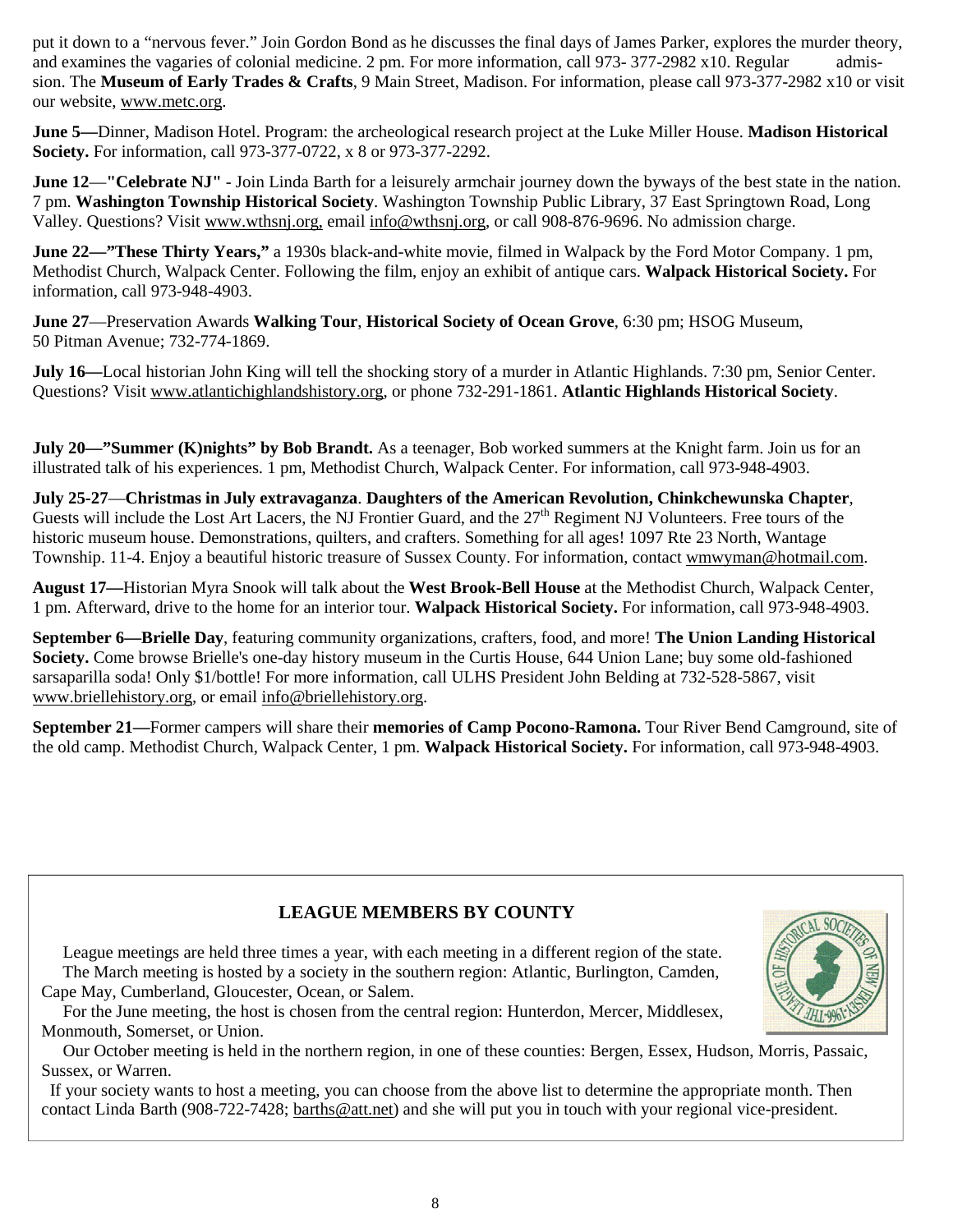## **SPOTLIGHT ON OUR MEMBER ORGANIZATIONS**

With our members spread across the state, many of us are not familiar with the organizations in regions far from our own. This column will spotlight our members, so that others may learn of their mission and accomplishments.



 The league has many member organizations that were formed to honor or remember a specific group of people. This is Part III of a series highlighting those societies. Ĵ

 The **Medical History Society of New Jersey** was founded on May 7, 1980, largely through the efforts of Dr. Morris H. Saffron (1905-1993), noted medical historian and practicing dermatologist. The society's goal is to promote interest, research, and writing in medical history. Its members are dedicated to the discussion and enjoyment of the history of medicine and allied fields. Dinner meetings are held twice a year, in May and October, at the Nassau Club in Princeton. These semi-annual programs consist of a short business meeting followed by several talks on a variety of subjects, and then either the Saffron or Foundation Lectures. The **Saffron Lecture** is given each May by the nation's most prominent medical historians. Every October the **Foundation Lecture**  features scholars. Each May the **David L. Cowen** Award is given for outstanding achievement in the field of medical history.

 The Medical History Society of New Jersey invites all who share this interest to join the society. Its members are men and women with a broad range of experience and expertise. Membership is open to practitioners, researchers, educators, and students in the following fields: history, dentistry, social sciences, pharmacy, library science, veterinary science, hospital administration, medical education, medical ethics, nursing, public health, and related fields. For more information, please contact the society at the Medical History Society of New Jersey, c/o UMDNJ-Special Collections, G.F. Smith Library of the Health Sciences, 30 Twelfth Avenue, PO Box 1709, Newark, NJ 07101-1709; 973-972-7830; ajlippman@aol.com; www.mhsnj.org.

 The **Millville Army Air Field Museum** preserves U.S. military aviation history and educates visitors about Millville's vital role in aviation history and the history of the P-47 Thunderbolt aircraft. The museum, a federal nonprofit organization, was founded in 1983. In January 1943, the Millville Army Air Field opened as a gunnery school for fighter pilots. Gunnery training began with Curtiss P-40F "Warhawk" aircraft, but after a few weeks, the P-40s were gone, and the Republic P-47 "Thunderbolt" ruled the skies over Cumberland County. During the airfield's three-year existence, thousands of soldiers and civilians served there, with about 1500 pilots receiving advanced fighter training in the Thunderbolt.

 Following World War II, the airfield was declared excess and returned to the City of Millville. Most of the buildings were converted to apartments for veterans returning from the war. In the early 1970s the airport became a hub of industry and aviation for southern New Jersey. The roots of the museum also date from that time, when airport manager Lewis Finch had just eliminated the last apartments and was looking forward to major industrial development. At this time, teenager Michael T. Stowe learned of some underground bunkers just south of the airport. He explored the bunkers and surrounding areas and found related artifacts. For nearly ten years, Stowe collected artifacts and information and in 1983 approached city officials about a permanent place at the Millville Airport to display his collection. Stowe's original collection remains the cornerstone of the Millville Army Air Field Museum. For further information, contact the Millville Army Air Field Museum at 1 Leddon Street, Millville, NJ 08332; 856-327-2947; www.p47millville.org; museum@p47millville.org.

 The **Naval Air Station Wildwood Foundation** is a not-for-profit organization whose mission is to restore Hangar #1 at the Cape May County Airport, Lower Township, into an aircraft museum honoring the forty-two Naval airmen who perished while training there during World War II. Hangar # 1 was listed on the National Register of Historic Places in September 1997. In addition to aircraft, NAS Wildwood Aviation Museum boasts a large collection of aviation artifacts, military memorabilia, aircraft engines, and more, housed in a 92,000-squarefoot, all-wooden hanger that is an exhibit in itself! Visitors can view a collection of photographs from NASW during WWII; original black-and-white photos were supplied by the United States Navy and the National Archives & Records Administration, as well as by individuals who helped in gathering information for this site. For further information, contact the Naval Air Station Wildwood, 500 Forrestal Road, Rio Grande, NJ 08242; 609-886-8787; www.usnasw.org; aviationmuseum@comcast.net.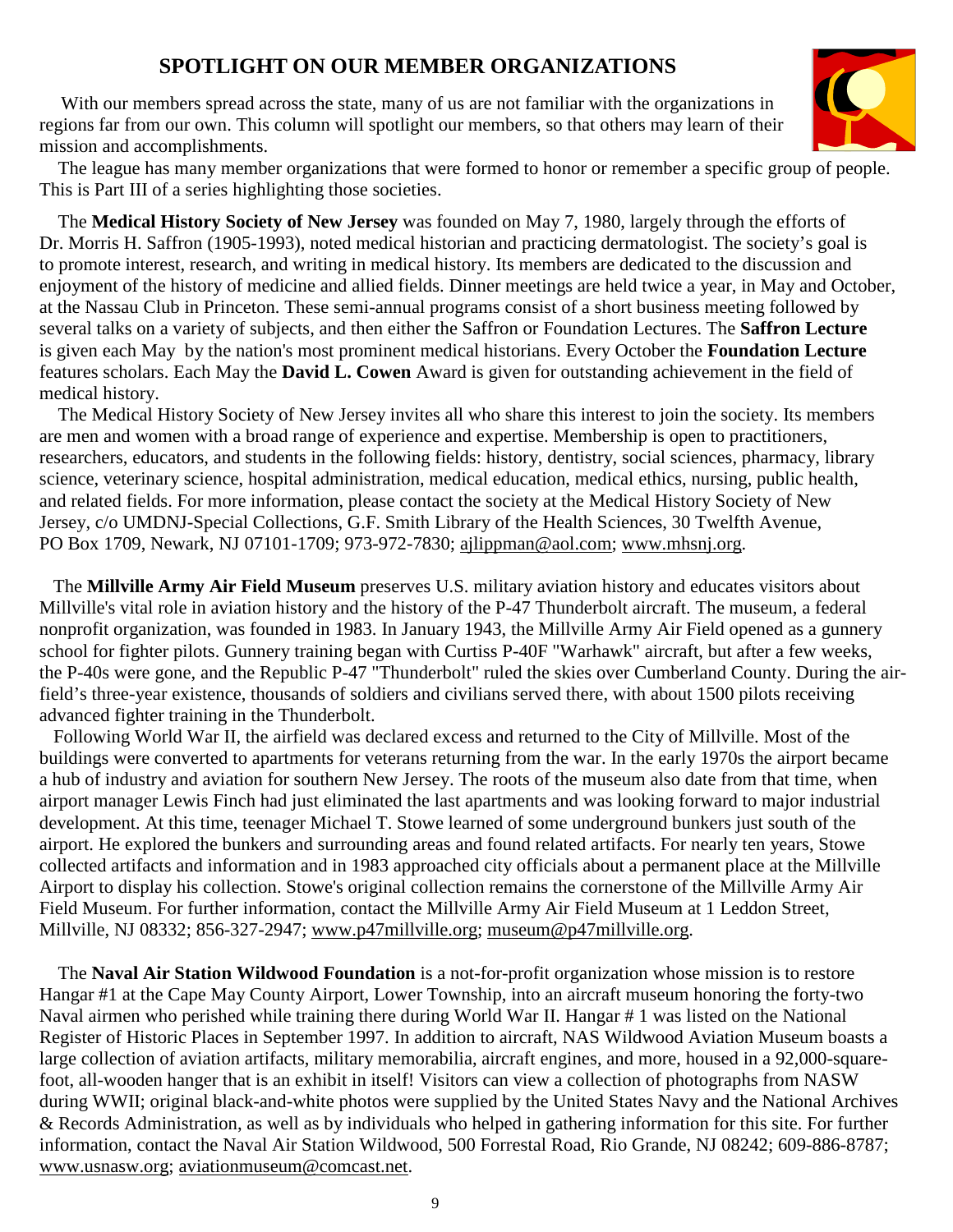#### **WHY VISIT HUNTERDON COUNTY?**

 Hunterdon County is in the middle of New Jersey, bordered on the west by the Delaware River. We are inviting you to come and visit the Holcombe-Jimison Farmstead Museum near Lambertville, NJ. Lambertville is the only city in the entire county! Besides the Marshall House, Lambertville has many attractions and is an artist community with lots of shops, much like in New Hope, PA, just a short walk across the Delaware River bridge.

 But there is much more to see here in Hunterdon County. In Flemington we have the courthouse where the Lindbergh trial was held; across the street is the Union Hotel, which no longer rents rooms, but will serve you up a drink and good meal. The hotel has numerous pictures from Lindbergh era on their walls. A two-and-a- halfblock walk from the courthouse will take you to Fleming Castle, a home turned into museum, that takes you back to the early years of the settling of Flemington.

 Just off of Route 78 is Clinton, with its Hunterdon Museum of Art and the Red Mill Museum Village. Like Lambertville, Clinton has many artists who showcase their wares in the local stores. Another hop off of Route 78 takes you to the small town of Oldwick, with its General Store, where you can get a sandwich, coffee, and some great home baking. We often stop there for a cup of coffee when in the area. The General Store is open for breakfast and lunch, and you will see farmers, bankers, parents with children, and maybe even a politician or two!

 In fact, throughout Hunterdon County there are little hamlets like Stockton, Frenchtown, and Milford, river towns with their own unique flavor. Stockton Inn's claim to fame is that it is the place where Moss Hart wrote "There's a small hotel, with a wishing well." Prallsville Mills is just north of Stockton and dates back to the time when farmers brought their grain to be ground at the mill.

 While we have seen a lot of residential growth in recent years, the farming community is still alive and well. There are only a few dairy farms left, but we also have sheep, goats, llama, alpaca, beef, bison, elk, and, of course, horses! The remaining farms are enough to make this a very desirable location to live, with quaint villages throughout Hunterdon County. We are just fifty miles from New York City and fifty miles from Philadelphia, making it an easy commute.

On Sunday, March 9<sup>th</sup> we went for a drive and when we returned to the farmstead, we parked down at the Delaware & Raritan Canal and walked into Lambertville on the towpath to see if the river was going to flood. Having my pedometer on, I measured how far the walk was; it turned out to be just short of 1¼ miles from the parking lot behind the farmstead to Bridge Street in Lambertville. This is a scenic, crushed stone pathway that follows the canal, and it is an easy walk, with geese and ducks swimming on the canal for ambiance. In fact, this is one of our state's more heavily used parks, with this section running from Milford to Trenton. It is used by walkers, bicyclists, and an occasional jogger; no dirt bikes or horses are allowed on this section.

 The Holcombe-Jimison Farmstead Museum is dedicated to preserving Hunterdon County's rural heritage. We wish to thank the Hunterdon County Cultural & Heritage Commission for co-hosting the June 14th meeting of the League of Historic Societies here!

> Holcombe-Jimison Farmstead Museum Irvin & Vilma Hockenbury, Trustees

#### **UPCOMING LEAGUE MEETINGS**

| June 14, 2008    | Holcombe-Jimison Farmstead Museum, Lambertville, Hunterdon County |
|------------------|-------------------------------------------------------------------|
| October 11, 2008 | Boonton Historical Society, Boonton, Morris County                |
| March 2009       | Tuckerton Seaport, Tuckerton, Ocean County                        |
| June 2009        | Historical Society of Ocean Grove, Monmouth County                |
| October 2009     | pending announcement of a northern New Jersey host society        |

 We encourage your society to host a future League meeting. If you would like this opportunity to showcase your site, just contact Linda Barth, 908-722-7428, barths@att.net, and she will put you in touch with the regional vicepresident for your area. **We look forward to visiting YOUR town some day soon.**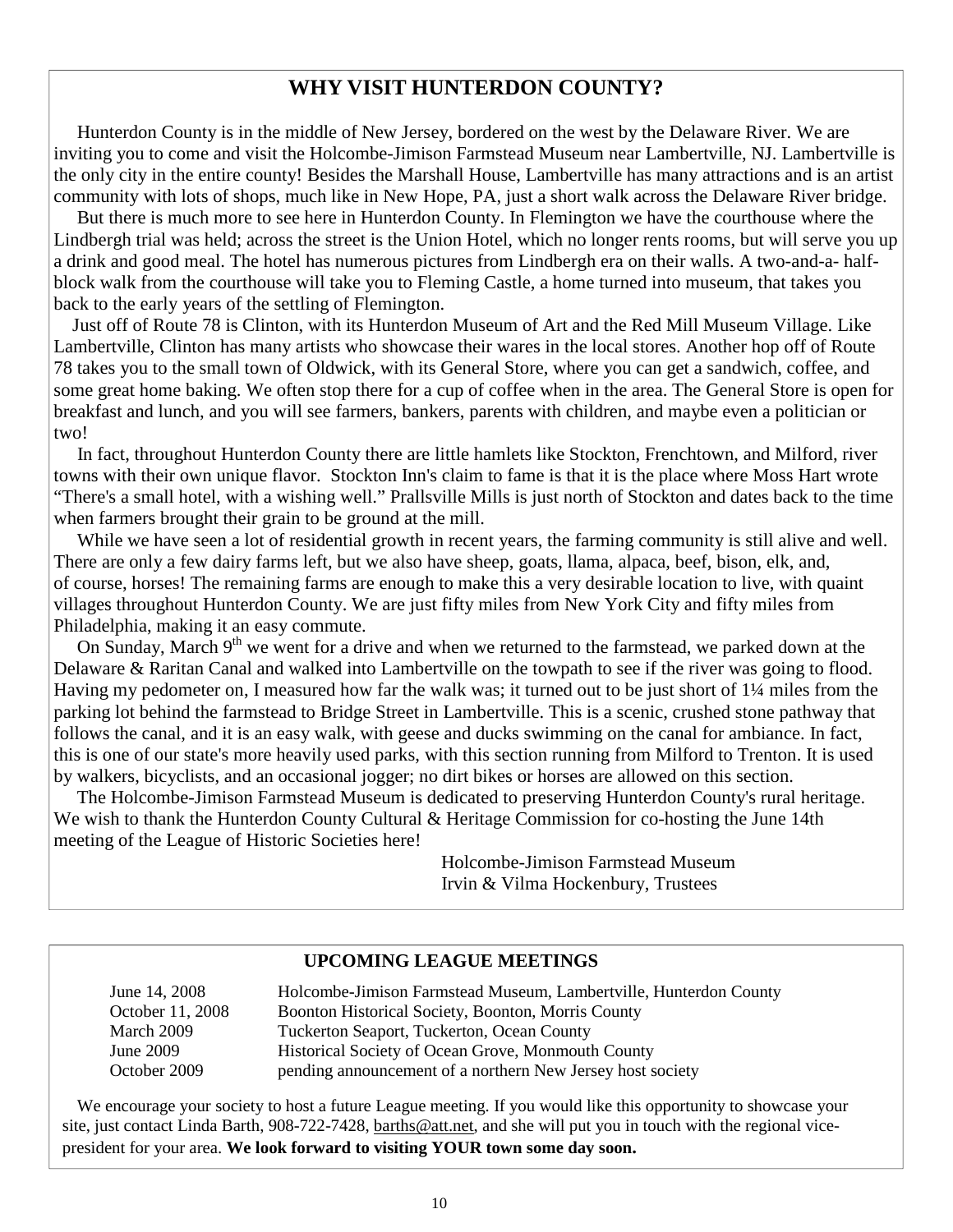## **THE LEAGUE OF HISTORICAL SOCIETIES SPRING MEETING CO-HOSTED BY THE HOLCOMBE-JIMISON FARMSTEAD MUSEUM AND THE HUNTERDON COUNTY CULTURAL AND HERITAGE COMMISSION LAMBERTVILLE, HUNTERDON COUNTY SATURDAY, JUNE 14, 2008**

| $9:00$ am  | Registration – coffee $\&$ tea                          |
|------------|---------------------------------------------------------|
| $9:30$ am  | Welcome by co-hosts                                     |
| $9:45$ am  | League business meeting and announcements               |
| 10:30 am   | Presentation of the League Publication Awards           |
| $10:45$ am | Talk on the Delaware and Raritan Canal – Linda Barth    |
| $11:20$ am | History of Holcombe-Jimison Farmstead Museum            |
| 11:30 am   | Luncheon buffet by Maddalenas Catering                  |
|            | 12:30 to 3 pm Guided and self-guided tours of Farmstead |

Following the tour of the farmstead museum, you may, on your own, visit the John Marshall House in Lambertville, which will be open until 4 pm; 609-397-0770; www.lambertvillehistoricalsociety.org.

Parking on the museum grounds. Driving directions are located on page twelve.

Hotels and B&Bs in Lambertville, NJ Chimney Hill Farm Inn; 609-397-1516; www.chimneyhillinn.com The Inn at Lambertville Station; 609-397-4400; www.lambertvillestation.com Lambertville House; 609-397-0200; www.lambertvillehouse.com York Street House; 609-397-3007; www.yorkstreethouse.com

**For questions on the morning of June 14, call the museum at 609-397-2752 or Irvin Hockenbury at 908-644-6760. For questions before June 14, call Irvin Hockenbury at 908-782-6653, or email at invfarms@rcn.com.**  .....................................................................................................................................................................

| Registration Form-Registrations is \$20 per person and includes lunch.                                                                               |  |  |  |  |  |  |
|------------------------------------------------------------------------------------------------------------------------------------------------------|--|--|--|--|--|--|
|                                                                                                                                                      |  |  |  |  |  |  |
|                                                                                                                                                      |  |  |  |  |  |  |
|                                                                                                                                                      |  |  |  |  |  |  |
| Affiliation:                                                                                                                                         |  |  |  |  |  |  |
| Please send check for \$20, payable to Holcombe-Jimison Farmstead Museum, c/o Irvin Hockenbury,<br>1605 Daniel Bray Highway, Lambertville, NJ 08530. |  |  |  |  |  |  |
| Registration deadline is May 30, 2008.<br>Driving directions are located on page twelve.                                                             |  |  |  |  |  |  |
|                                                                                                                                                      |  |  |  |  |  |  |